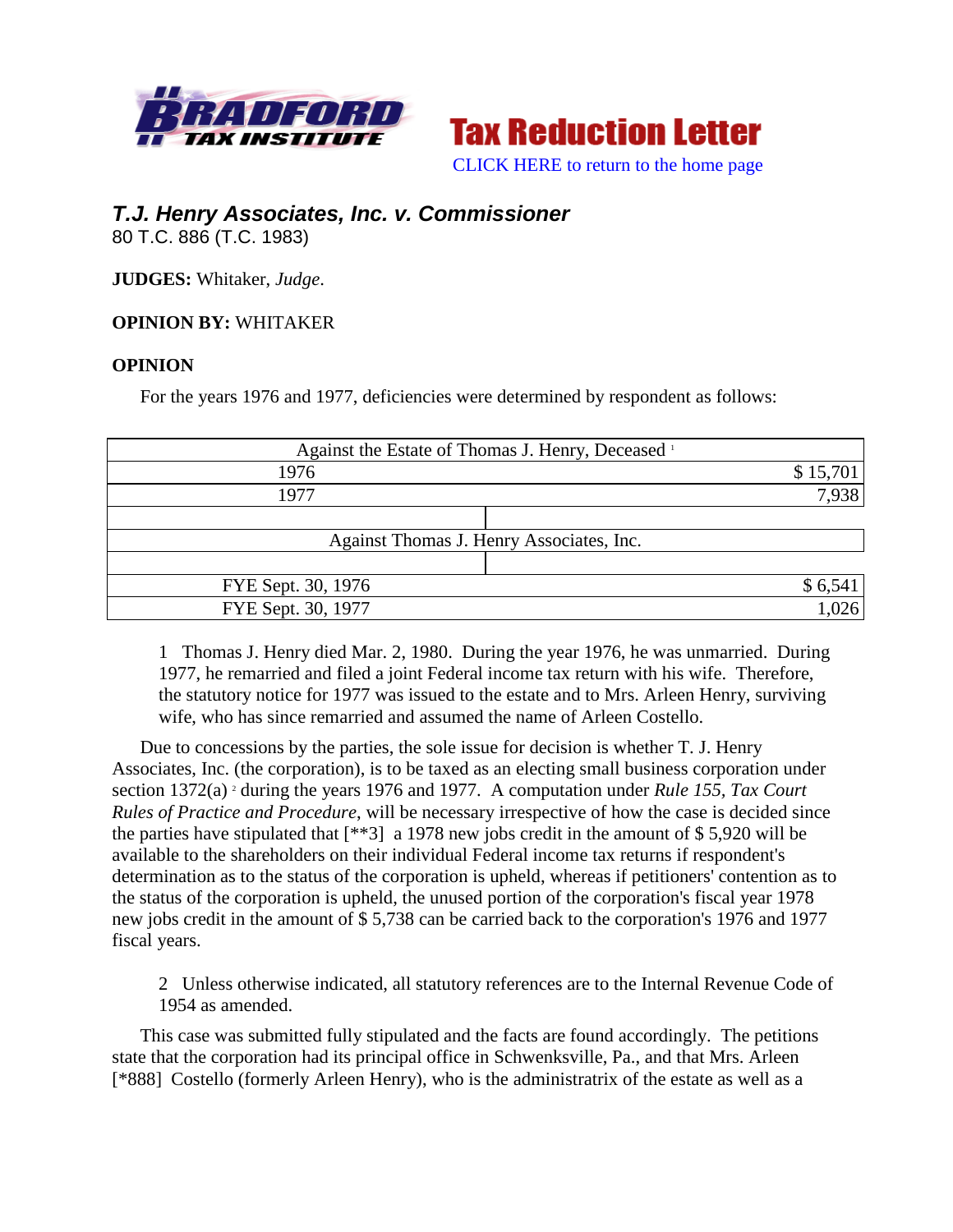petitioner for 1977 in her individual capacity, resided in Schwenksville, Pa., when the petitions were filed.

The corporation was incorporated under the laws of Pennsylvania in [\*\*4] 1972 and was engaged in the commercial printing business. At least until September 22, 1976, 900 of the 1,000 issued and outstanding shares of stock were owned and held by the decedent, Thomas J. Henry. The remaining 100 shares were owned in equal amounts by two persons unrelated to Mr. Henry. Shortly after incorporation, the corporation properly elected subchapter S treatment and its status as a subchapter S corporation would continue through its fiscal years ending September 30, 1976, and September 30, 1977, unless action taken by Mr. Henry in 1976 was effective to terminate that election.

Prior to 1976, Mr. Henry had been divorced and had received the custody of his four children, all of whom were minors during 1976. During 1976 and 1977, Mr. Henry was the legal and natural guardian of his four children. On September 22, 1976, Mr. Henry transferred one of his shares of stock in the corporation to himself as custodian for his four children pursuant to the Pennsylvania Uniform Gifts to Minors Act. This stock transfer was duly evidenced on the corporate books and records by the issuance of a stock certificate on that date. The parties are not in agreement as to the value to  $[**5]$  be attributed to this one share of stock, petitioners claiming its value to be approximately \$ 273 and respondent claiming it to be \$ 63. On this record, we are unable to determine the exact value of the share of stock but it is clear that the value of the interest of a child in the corporation was not a significant amount.

Neither in his capacity as a stockholder of the corporation holding the one share of stock under the Pennsylvania Uniform Gifts to Minors Act for the benefit of his four children nor in his capacity as the natural and legal guardian of his [\*889] four children did Mr. Henry file a consent to subchapter S status. <sup>3</sup> The corporation treated the transfer of the one share of stock to Mr. Henry in this fiduciary capacity as a transfer to a new shareholder who did not consent and therefore as a termination of the subchapter S status as of the commencement of the fiscal year ending September 30, 1976. Consequently, for that 1976 fiscal year and thereafter, the corporation filed its tax returns as a regular corporation.

3 At least theoretically, one of the children might have taken or attempted to take some action to evidence consent to subch. S status. While the record is silent, we assume no such action was attempted.

[\*\*6] No gift tax returns were filed or required to be filed with respect to this transfer of one share of stock. Mr. Henry died on March 2, 1980. His second wife, Mrs. Arleen Henry, qualified as administratrix of his estate and she was also designated as successor custodian. The designation as successor custodian was approved by three of the four children, each of whom was then over the age of 14 years. The estate tax return for decedent's estate consistently treated the decedent as owning on the date of death only 899 shares of stock. There is nothing in the record indicating that Mr. Henry or his wife as successor custodian ever opened a bank account for any of the children. <sup>4</sup> However, no dividends were declared or paid on this stock subsequent to the 1976 stock transfer.

4 Since the decedent left no will, as indicated by the estate tax return, the four children inherited property, and we presume bank accounts were opened for them.

In early 1980, the 900 shares of stock in the corporation owned by the Henry family [\*\*7] were sold to an independent third party. The agreement for sale and the corporate action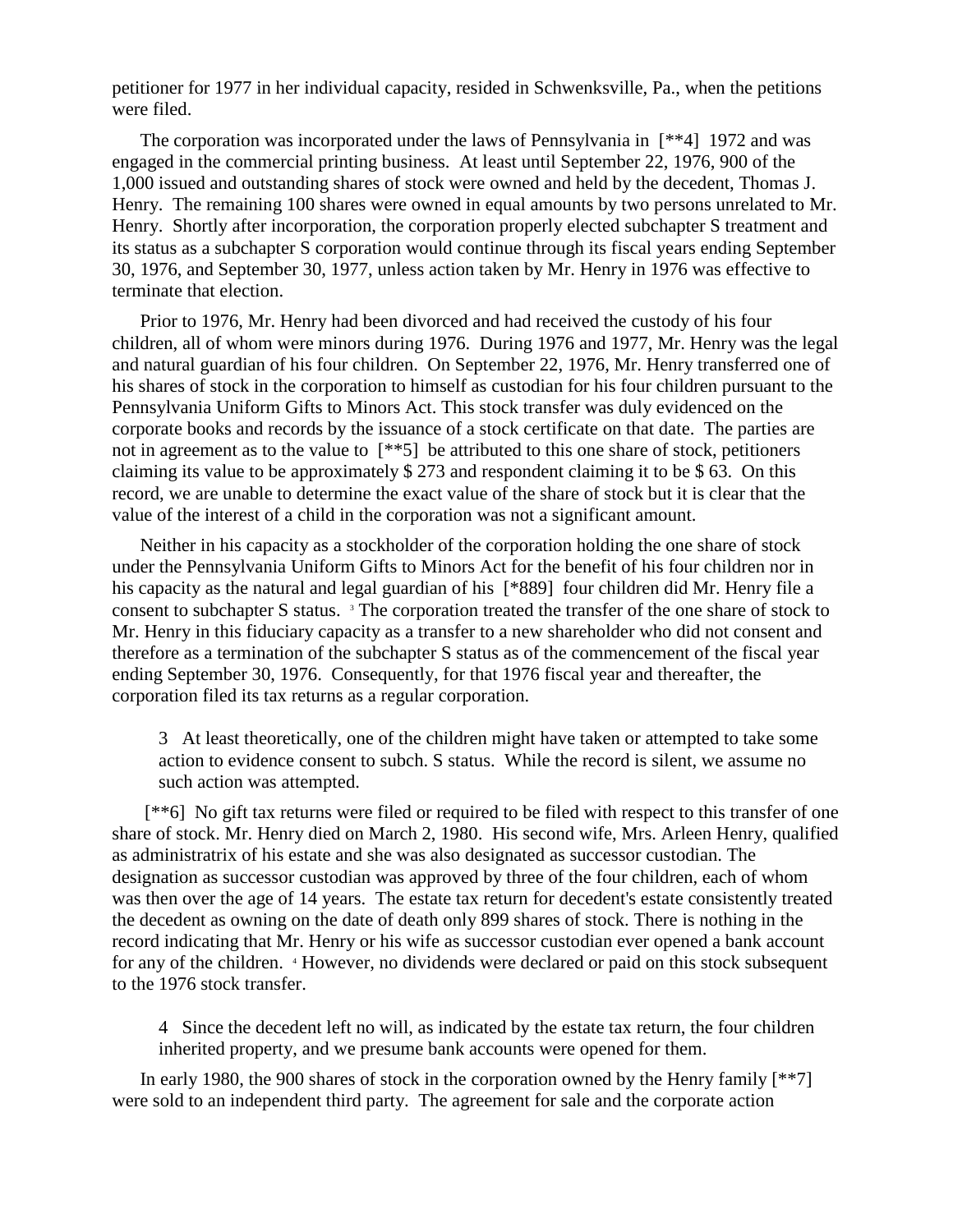authorizing the agreement recognized the stock ownership of the four children. <sup>5</sup> The stipulation recites that the purchase price for the 900 shares of stock owned by the Henry family was a note in the amount of \$ 40,000 and the assumption of certain liabilities. In the latter part of 1981, four checks were issued respectively to the Bryn Mawr Trust Co. as guardian for the estate of one of the minor children and to each of the other [\*890] three children, which distributions were stipulated to represent that part of the proceeds of sale to which each child was entitled. Each check was in the amount of \$ 15.75 and each was signed by Mrs. Henry as administratrix.

5 Although the parties have stipulated that the 900 shares of stock of the Henry family were sold, the agreement of sale and the consent meeting of shareholders and directors which are also stipulated, contain recitals that Mrs. Henry as administratrix and as custodian owned all of the outstanding 1,000 shares of stock. This discrepancy appears to be immaterial to the resolution of the case.

[\*\*8] There is no indication in this record of any failure on the part of any person to treat the children as the collective owners of the one share of stock. While there are no stipulated facts bearing on the reason for this transfer of the single share of stock, the obvious inference is that it was done solely as a means of causing the subchapter S election to terminate retroactively as of the commencement of the 1976 fiscal year, a result expected to flow from the failure of the new shareholder to consent to the election. We so find for purposes of this case.  $\epsilon$ 

6 Both petitions recite that Mr. Henry "intentionally failed to file a consent."

As an ultimate fact, we find that beneficial ownership of the one share of stock was vested in the four children of Mr. Henry on September 22, 1976.<sup>7</sup>

7 There is nothing in the stipulation as to legal title to the share of stock, and the parties have not briefed this question. We assume that under Pennsylvania law, title would be either in the four children as tenants in common or in the custodian, but this is not material for our disposition of the case.

[\*\*9] A transfer under the Uniform Gifts to Minors Act properly made under State law is recognized by the Internal Revenue Service as effective to transfer the incidence of income tax from the parent to the child except to the extent that custodial funds are used to discharge the support obligation of the parent. See *Rev. Rul. 59-357, 1959-2 C.B. 212*, and *Rev. Rul. 56-484,*  1956-2 C.B. 23. <sup>8</sup> Under appropriate circumstances, we recognize as valid and effective in a subchapter S context a transfer of shares of stock to a custodian under a State's uniform gifts to minors act. See, e.g., *Kirkpatrick v. Commissioner, T.C. Memo. 1977-281*. Respondent's regulations articulate the requirements for recognition as follows:

A donee or purchaser of stock in the corporation is not considered a shareholder unless such stock is acquired in a bona fide transaction and the donee or purchaser is the real owner of such stock. The circumstances, not [\*891] only as of the time of the purported transfer but also during the periods preceding and following it, will be taken into consideration [\*\*10] in determining the bona fides of the transfer. Transactions between members of a family will be closely scrutinized. [Sec. 1.1373-1(a)(2), Income Tax Regs.]

The question here is somewhat unique. We must first determine whether the transfer was bona fide. If so, we must then determine the effect to be given a transfer to a custodian under a uniform act where the transfer is accomplished solely to permit the termination of subchapter S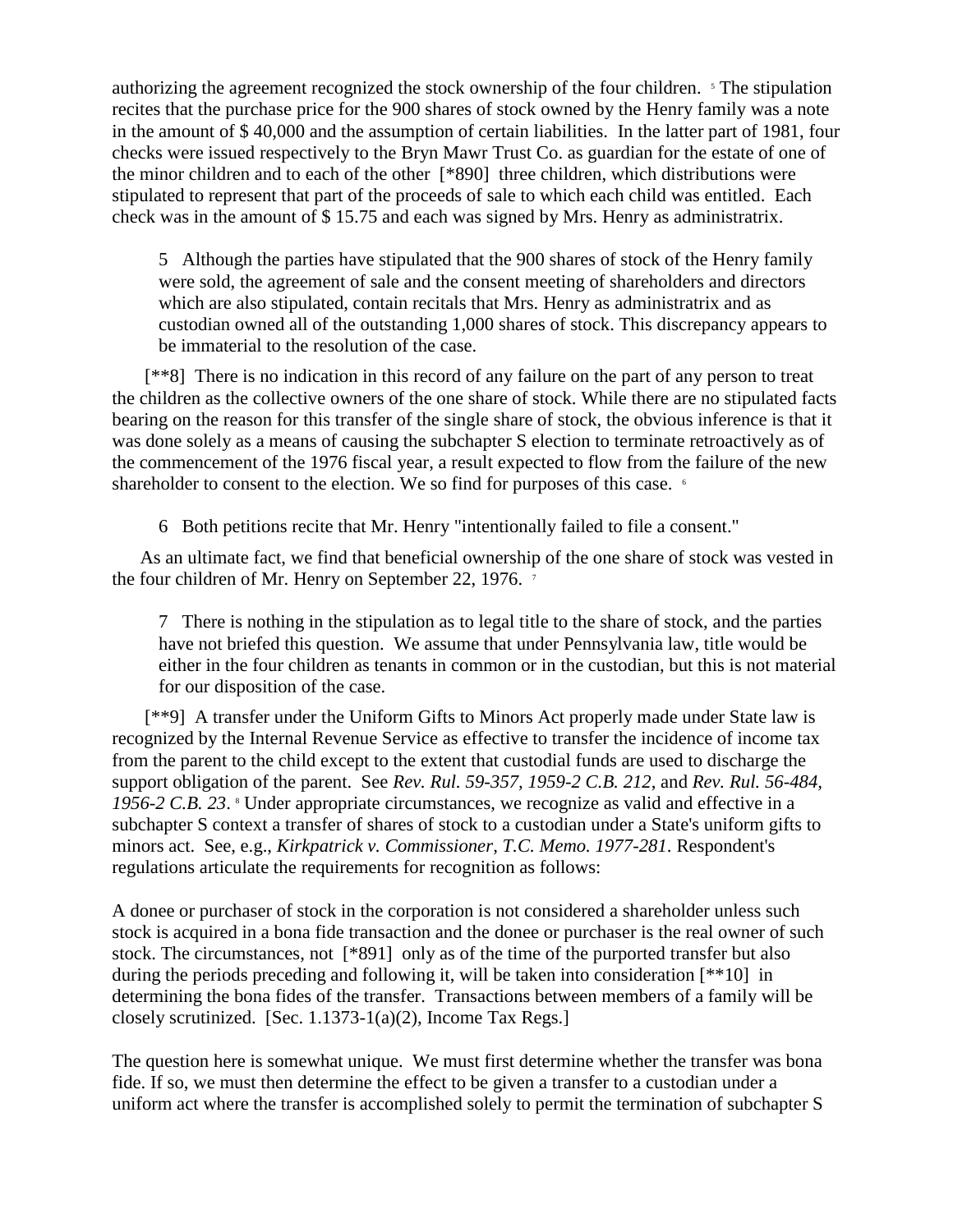status. This was the question which we expressly reserved in *Hook v. Commissioner, 58 T.C. 267, 276 (1972)*.

8 Although not material in this case, we note that for estate tax purposes, respondent treats the value of custodial stock as part of the estate of a parent custodian who dies holding stock in such capacity before the donee attains the age of 21 years. See *Rev. Rul. 59-357, 1959-2 C.B. 212*, and *Rev. Rul. 57-366, 1957-2 C.B. 618*. We have held to the same effect. See, e.g., *Estate of Prudowsky v. Commissioner, 55 T.C. 890 (1971)*, affd. per curiam *465 F.2d 62 (7th Cir. 1972)*.

[\*\*11] We have found that the transfer was treated as effective by everyone concerned and that Mr. Henry as custodian and as natural legal guardian intentionally failed to consent to the subchapter S election. Respondent's regulations, in pertinent part, provide that:

Sec. 1.1372-3. Shareholders' consent.

(a) *In general*. \* \* \* The consent of a minor shall be made by the minor or by his legal guardian, or his natural guardian if no legal guardian has been appointed. \* \* \*

Sec. 1.1372-4. Termination of election.

(b) *Methods of termination*. -- (1) *Failure of new shareholder to consent*. An election under section 1372(a) shall terminate if any person who was not a shareholder on the first day of the first taxable year for which the election is effective, or on the day on which the election is made (if such day is later than the first day of the taxable year), becomes a shareholder and does not consent to the election under section 1372(a) within the time prescribed by paragraph (b) of sec. 1.1372-3. \* \* \*

The action taken by Mr. Henry in transferring in 1976 one share of stock to himself as custodian created a new shareholder who failed to consent, thus triggering termination [\*\*12] of the election, unless there is a basis for failing to recognize the transfer for Federal tax purposes. Respondent would have us ignore this transaction on the ground that it lacked economic substance or at least that petitioners have failed to show the existence of economic substance.

Respondent's arguments seem to be pitched largely on the burden of proof in two aspects. Respondent complains that no evidence has been presented showing active involvement in corporate affairs by Mr. Henry as custodian. In addition, respondent argues variously that the father's interest as majority shareholder was in conflict with his interest as [\*892] custodian for the minor minority shareholders, or that petitioners have not negated such conflict. Respondent's arguments are beside the point. No formal issue has been raised in the statutory notice or in the pleadings as to the existence of a conflict of interest between majority and minority shareholders. Neither did we hold in *Goodman v. Commissioner, 74 T.C. 684 (1980)*, affd. without published opinion *673 F.2d 1332 (7th Cir. 1981)*, or elsewhere, that a custodian must affirmatively [\*\*13] prove action in the best interests of his beneficiaries in order for us to find that the custodianship had economic substance. While petitioners do have the burden of proving the bona fides and reality of the transfer of stock, there is no requirement that every hypothetical argument must be negated. We hold that petitioners have established a prima facie case, shifting to respondent the burden of going forward with proof, if any there be, of conflict of interest on the part of the fiduciary. Respondent offered no such facts, and we assume there were none.

Respondent also ignores the mandate of his own regulations to the effect that circumstances both before and after the transfer should be considered. Sec. 1.1373-1(a)(2), Income Tax Regs. Immediately following Mr. Henry's death, Mrs. Henry was appointed custodian, and in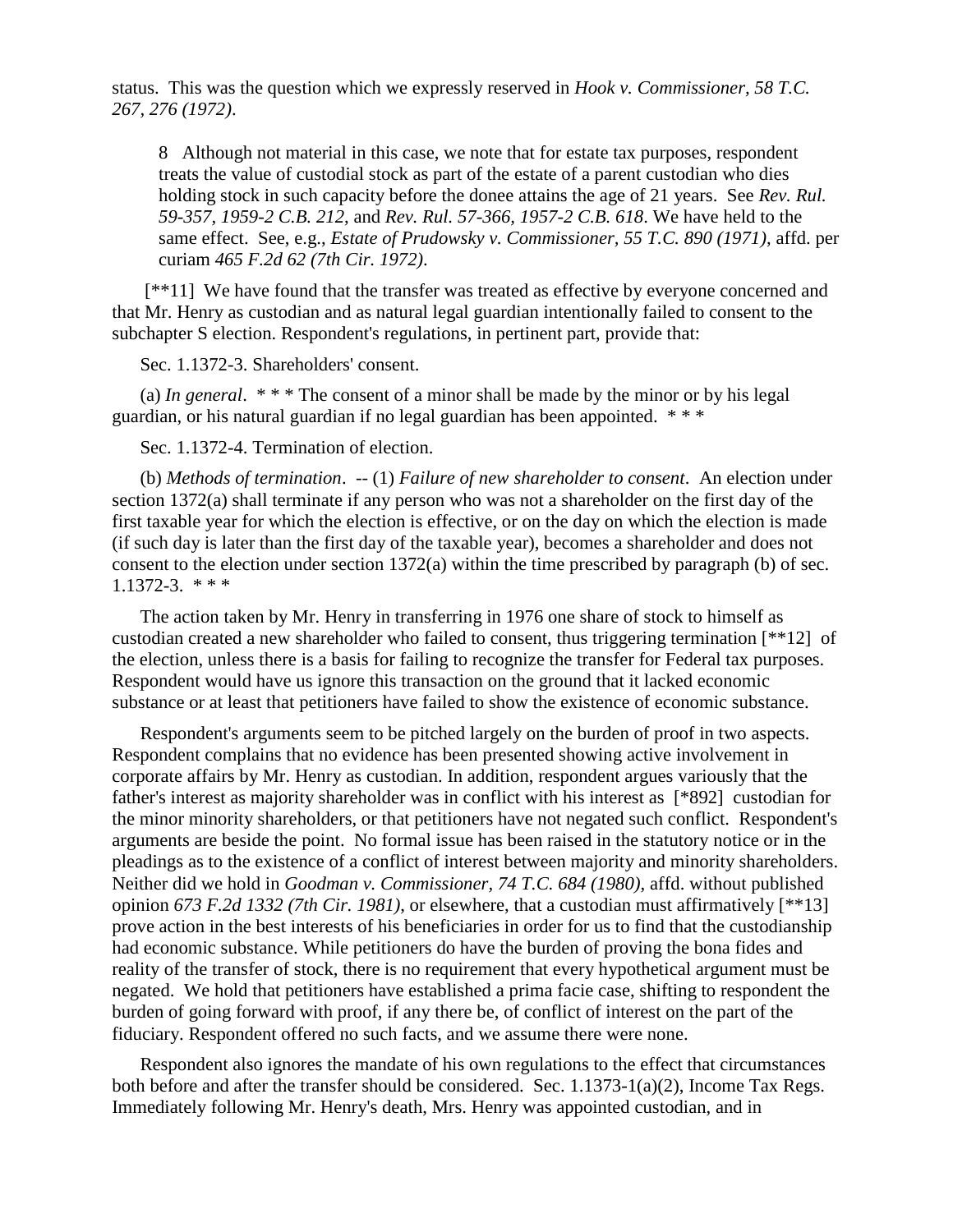connection with the sale of the corporation, she scrupulously recognized the interests of the minor children in her two fiduciary capacities, as successor custodian and as administratrix of the estate.

In a number of cases, we have declined to give effect to transfers for subchapter S purposes where for various reasons we held that the transfer was not bona [\*\*14] fide or lacked economic reality. Thus, in *Hook v. Commissioner, supra*, we concluded that the transfer to the petitioner's attorney was a matter of accommodation to the petitioner. In *Wilson v. Commissioner, 560 F.2d 687 (5th Cir. 1977)*, affg. a Memorandum Opinion of this Court, the court concluded that the transfer by the controlling shareholder to his brother of one share of stock was also an accommodation. Beneficial ownership was not transferred. Similarly, we have held that where a parent in effect made only a paper transfer of stock under the Uniform Gifts to Minors Act but maintained actual control over the interest of the children in the corporation, failing to account for dividends purported to have been paid and retaining the economic [\*893] benefits of ownership of the stock purported to have been transferred, such transfers will not be given effect for subchapter S purposes. See, for example, *Beirne v. Commissioner, 52 T.C. 210 (1969)*; and *Duarte v. Commissioner, 44 T.C. 193 (1965)*. These cases simply have no application here. As we have found, [\*\*15] neither the decedent nor Mrs. Henry as successor custodian took any action inconsistent with the transfer of the share of stock under the Uniform Gifts to Minors Act. And in every instance referred to in the stipulated facts where beneficial ownership of the share of stock in the four children should have been recognized, appropriate recognition was given to the minor's rights.

It is, of course, a fact that the value of the single share of stock was small, no dividends were paid, and apparently no bank account or accounts were established by the custodian, at least prior to the sale of the business. But the value of the interest of a new shareholder in a corporation has no bearing on whether or not that shareholder must be recognized as such for tax purposes, provided the transfer is valid and effective to transfer beneficial interest. We have scrutinized this family transfer "closely" as the regulations direct, and we find in the stipulated facts sufficient evidence on which to base a finding that the transfer was bona fide. The transfer in this case meets the test of the regulations and case law.

Respondent would in effect have us decline to recognize this transfer to the children [\*\*16] under the Uniform Gifts to Minors Act on the grounds that in substance the transfer effected no material change in the control of the corporation by Mr. Henry. Respondent fails to recognize, however, that it is essentially this same argument which taxpayers have unsuccessfully made in a series of grantor trust cases. <sup>9</sup> Thus in *W & W Fertilizer Corp. v. United States, 208 Ct. Cl. 443, 527 F.2d 621 (1975)*, the taxpayer argued that transfer of subchapter S stock to a revocable grantor trust should not be given effect so as to terminate subchapter S status. The Court of Claims, however, concluded that the legislative history mandated that for the purposes of subchapter S qualification "the organizational [\*894] form" is controlling. We reached the same result in *American Nurseryman Publishing Co. v. Commissioner, 75 T.C. 271 (1980)*, affd. without published opinion *673 F.2d 1333 (7th Cir. 1981)*, in which we specifically noted that the Court of Claims had "concluded that Congress deliberately intended for section 1371(a)(2) to be applied on the basis of formal ownership, not economic [\*\*17] substance." *75 T.C. at 280*. It is evident that a like standard must apply in determining when there has been a termination of subchapter S status under section 1372(e) by reason of the addition of a new shareholder, whether the termination is governed by subsection 1 (requirement of consent) or by subsection 3 (addition of an ineligible shareholder). There is no more reason to recognize a grantor trust as a new shareholder than a custodianship, and we have expressly held that "The dominion and